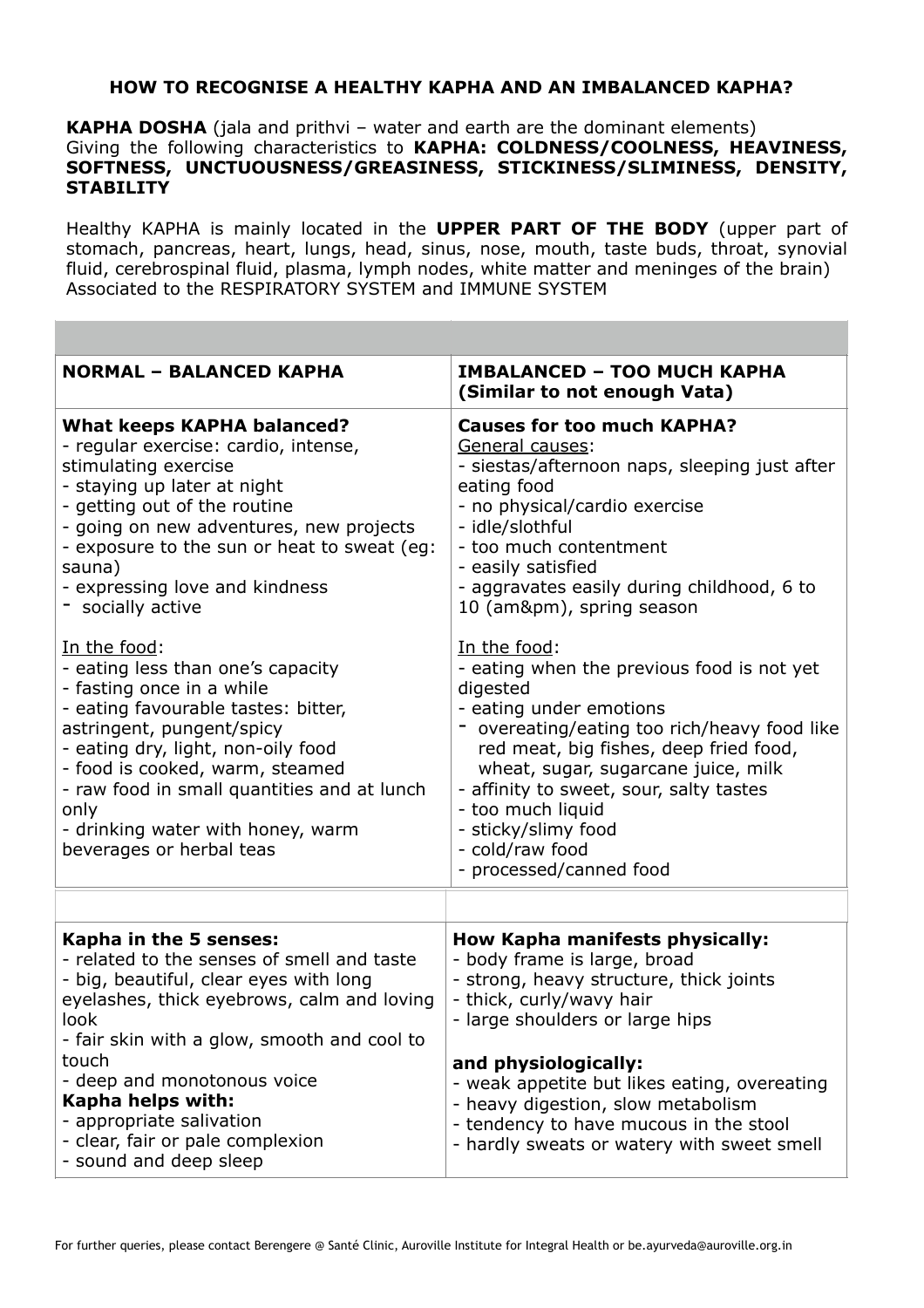| Kapha is responsible for:                                                                                                                                                                                                                                                                                                                                                                                                                                                                                                                                                                                                                                                                                                                                                                                                                                                                                                                                                                                                                                                                                                                                                                                                                                                                                                                                                                                                                                                                                                                                                                                                                                                                                                                                                                                                      | <b>PHYSICAL SYMPTOMS:</b>                                                                                                                                                                                                                                                                                                                                                                                                                                                                                                                                                                                                                                                                                                                                                                                                                                                                                                                                                                                                                                                                 |
|--------------------------------------------------------------------------------------------------------------------------------------------------------------------------------------------------------------------------------------------------------------------------------------------------------------------------------------------------------------------------------------------------------------------------------------------------------------------------------------------------------------------------------------------------------------------------------------------------------------------------------------------------------------------------------------------------------------------------------------------------------------------------------------------------------------------------------------------------------------------------------------------------------------------------------------------------------------------------------------------------------------------------------------------------------------------------------------------------------------------------------------------------------------------------------------------------------------------------------------------------------------------------------------------------------------------------------------------------------------------------------------------------------------------------------------------------------------------------------------------------------------------------------------------------------------------------------------------------------------------------------------------------------------------------------------------------------------------------------------------------------------------------------------------------------------------------------|-------------------------------------------------------------------------------------------------------------------------------------------------------------------------------------------------------------------------------------------------------------------------------------------------------------------------------------------------------------------------------------------------------------------------------------------------------------------------------------------------------------------------------------------------------------------------------------------------------------------------------------------------------------------------------------------------------------------------------------------------------------------------------------------------------------------------------------------------------------------------------------------------------------------------------------------------------------------------------------------------------------------------------------------------------------------------------------------|
| - body structure and its lubrication<br>support and stability<br>- density, compactness, growth<br>- fat regulation<br>- strength, resistance, strong immune<br>system, stamina, energy<br>- good cohesion of tissues<br>- water electrolyte balance<br>- gastric secretions in mouth and stomach<br>- nourishment for brain and whole body<br>- repair and regeneration<br>- gaseous exchange in lungs<br>- groundedness<br>- graceful movements<br><b>5 parts of KAPHA:</b><br><b>Avalambaka Kapha:</b> the supportive one:<br>located in chest (lungs, pleural cavity,<br>respiratory tract), spine, sacrum and heart.<br>Supports the body and gives nourishment<br>through plasma of blood, gives strength to<br>sacrum, heart, supports all 4 other Kapha.<br>Provides softness, moisture, liquidity and<br>lubrication for body<br><b>Kledaka Kapha:</b> the one that moistens:<br>located in stomach, gastrointestinal tract.<br>Moistens food with gastric secretions, helps<br>the digestion by disintegrating the food,<br>nourishes the plasma<br><b>Bhodaka Kapha:</b> the perceiving one:<br>located in the oral cavity, in the tongue.<br>Controls perception of tastes, moistens all<br>that touches the tongue with salivary<br>secretions, gives salivation, helps in<br>swallowing<br><b>Tarpaka Kapha:</b> the satisfying/pleasing one:<br>located in the head (white matter, myelin<br>sheath, cerebrospinal fluid). Gives<br>nourishment to all sense organs and<br>provides them with a cooling sensation,<br>nourishes the brain pituitary gland giving a<br>proper flow of thinking and discrimination<br><b>Sleshaka Kapha:</b> the connecting one:<br>located in joints. Provides lubrication,<br>synovial fluid, nourishes bones n joints,<br>giving them strength, protects body from<br>the heat | - easy weight gain, difficulty losing weight<br>- obesity<br>- loss of sensation, numbness<br>- dullness, gloomy appearance<br>- slow & sluggish movements<br>- general weakness/drowsiness<br>- loss of strength<br>- dull headaches<br>- cold, cough with mucous<br>- sinusitis<br>- generalised heaviness, every movement<br>asks effort<br>- loss of facial expression<br>- suppression of digestive power<br>- loss of appetite/nausea/vomiting<br>- indigestion<br>- slow metabolism<br>- cold feeling<br>- congestion (in head, in chest)<br>- breathlessness, asthma<br>- cough with mucous<br>- mucus expectoration<br>- pneumonia<br>- looseness of joints<br>- oily hair/skin<br>- swelling/oedema/goitre/ascites<br>- extra growth: cysts, lymphoma, tumours<br>- excessive excreta from eyes/ears/nose/<br>genitals<br>- whiteness of urine, eye, stool<br>- urticaria<br>- pallor<br>- candida, yeast infection<br>- rigidity/stiffness in joints<br>- excess salivation<br>- phlegm in pericardium, fatty heart, fatty<br>liver<br>- hardening of vessels<br>kidney stones |